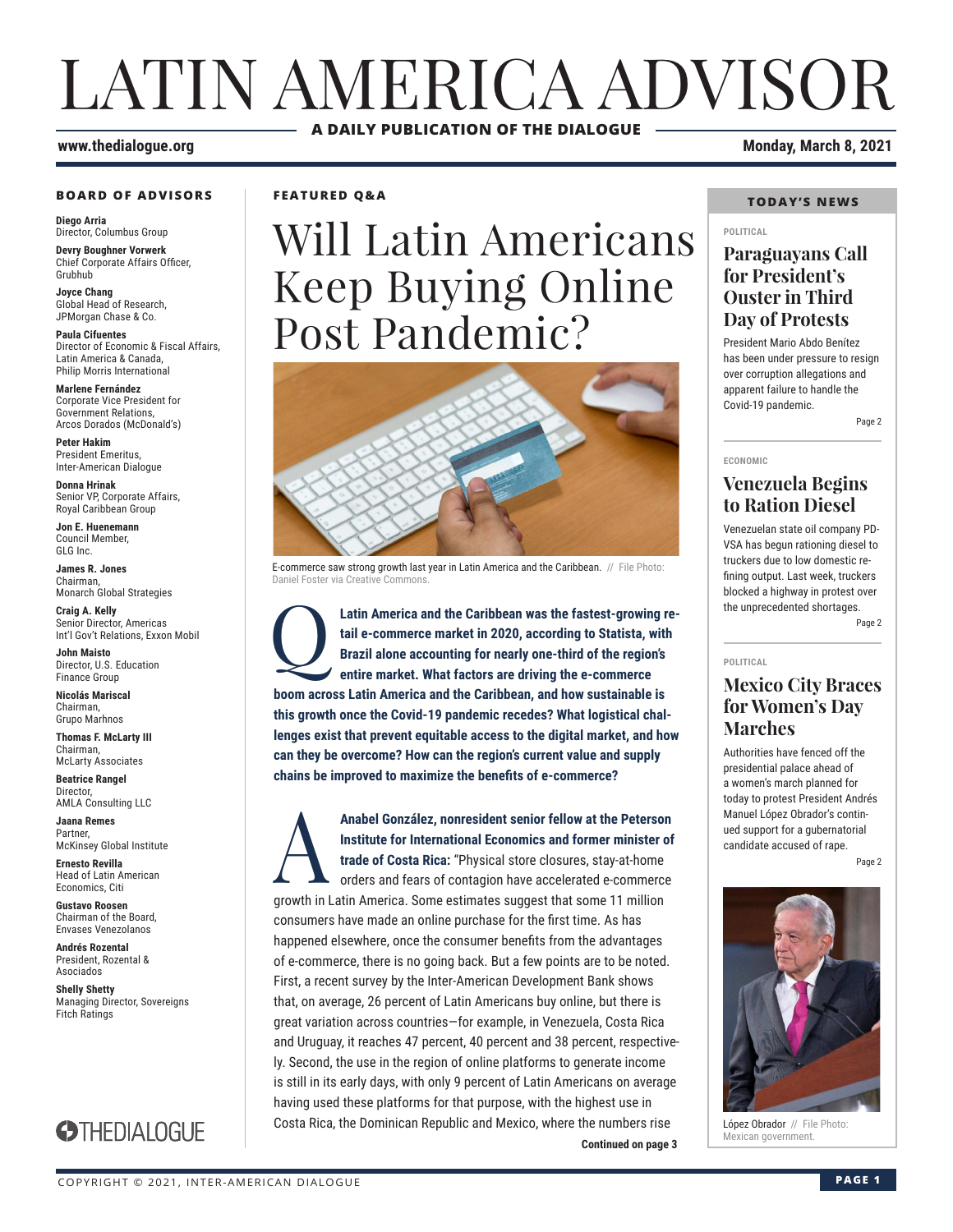#### **POLITICAL NEWS**

# Paraguayans Call for President's Ouster in Third Day of Protests

Paraguay saw its third day of civil unrest Sunday as protesters again took to the streets in outrage over alleged corruption and mismanagement in the government of Mario Abdo Benítez, ABC Color reported. In the capital Asunción, marchers draped in the national flag carried signs expressing anger over a health system that has reached a saturation point due to the Covid-19 pandemic, as well as allegations that government-purchased health supplies and medicines had been illegally obtained by private merchants who were reselling



**Benítez** // File Photo: Paraguayan government.

them at a profit. The crowds were also calling for the resignation of Benítez's vice president, Hugo Velázquez. Authorities installed security fencing around the presidential residence over the weekend. Nearly two dozen people have been injured, according to the report. In a move to appease the protesters, the right-of-center Benítez, who is known by the nickname Marito, has sacked three members of his cabinet: the ministers of education, women and the head of his civil cabinet. Julio Mazzoleni, the health minister, resigned Friday following a march organized days earlier by medical professionals in Asunción to call attention to the scarcity of basic medical supplies. So far Paraguay has received just a few thousand doses of Covid-19 vaccines, according to The New York Times. This is a key point of contention with protesters, who want to know why, with so much time to plan, Paraguay had not negotiated the purchase of more vaccines sooner, as countries such as nearby Chile, which leads the region in vaccination rates, had done. [Editor's note: See related **[Q&A](https://www.thedialogue.org/wp-content/uploads/2021/03/LAA210302.pdf)** in the March 2 issue of the Advisor.]

## Three Plead Guilty to Charges Over Failed Venezuela Invasion

Three Venezuelan men on Friday pleaded guilty to helping organize a botched invasion attempt last year aimed at removing President Nicolás Maduro from power, the Associated Press reported. In a hearing before a Colombian court, the men acknowledged their role in helping Jordan Goudreau, a United States citizen and former Green Beret, to organize several dozen Venezuelan military deserters for an armed incursion, hoping to spark a movement to topple Maduro. "I accept responsibility for my actions but want people to understand that this is all the result of the consequences of what we Venezuelans are living through," said one of the men, Venezuelan National Guard Maj. Juvenal Sequea. Known as Operation Gideon, Goudreau's plot ended nearly as soon as it was launched last May, leaving six insurgents dead and two former U.S. solders jailed in Caracas. As part of the plea bargain, the men have accepted a single charge that is punishable with six to 10 years in prison, according to the report. However, under Colombian law they can be released on parole or be placed under house arrest if sentenced to less than eight years. The incursion was launched from northern Colombia, where some of the rebels were training for months before setting off on the gambit.

### **ECONOMIC NEWS**

# Venezuela Begins to Ration Diesel Fuel

Venezuelan state oil company PDVSA has begun rationing diesel fuel to truckers due to low domestic refining output, Reuters reported

#### **NEWS BRIEFS**

### **Mexico City Braces for Women's Day Marches**

Authorities in Mexico City have fenced off the presidential palace and other buildings ahead of a women's march planned for today to protest continued violence against women and President Andrés Manuel López Obrador's support for a gubernatorial candidate accused of rape, Reuters reported. Félix Salgado Macedonio, a candidate to be governor of the Pacific coast state of Guerrero, denies the charges. Last year's march on International Women's Day left dozens injured. Activists clashed with police and counterprotesters, with some marchers reportedly tossing Molotov cocktails at the National Palace.

### **Fewer Argentines Use Credit Cards in February**

Fewer Argentines used credit cards to finance household spending in February, breaking an eight-month upward trend, Clarín reported Sunday. Consumer credit contracted 2.8 percent last month as compared to January. Personal loans also fell, declining 0.9 percent last month. Meanwhile, credit to private-sector companies contracted 2.3 percent in February.

### **Ecuador Chooses Royal Dutch Shell for Crude Oil Export Tender**

Ecuador's state oil company, Petroecuador, said on Saturday that it had awarded a tender to export 1.44 million barrels of crude oil to a unit of Royal Dutch Shell, Reuters reported. Shell beat out six other companies that submitted bids, offering to pay a discount of \$1.39 to West Texas Intermediate crude prices, according to the report. Shell agreed to export the oil through shipments of around 360,000 barrels each during the month of March, Petroecuador said. Under the tender, the shipments of Oriente crude should generate some \$86 million in revenue for the state, EFE reported.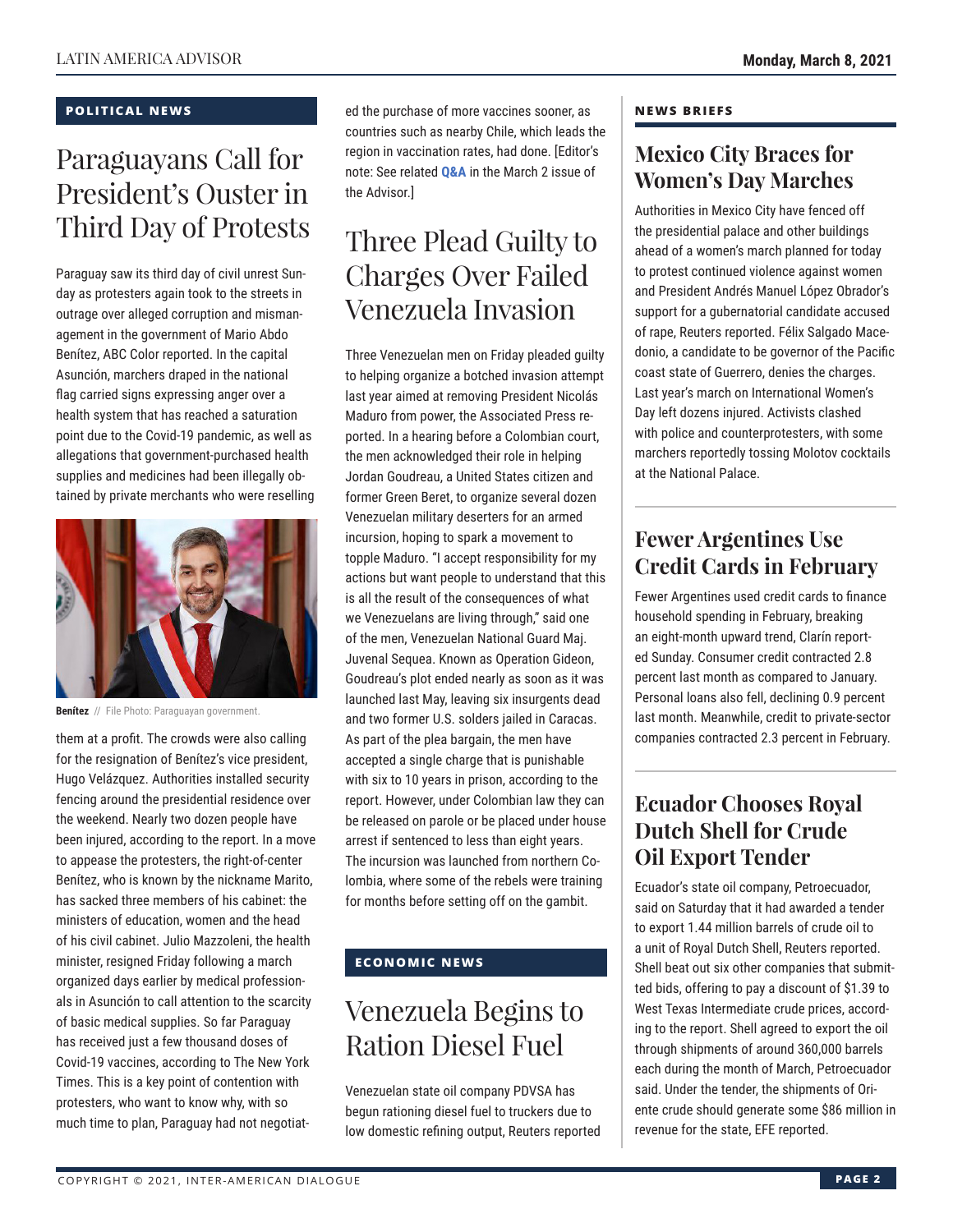Sunday. Last week, truckers blocked a highway in the central state of Maracay in protest over the unprecedented diesel shortages. With some of the largest oil reserves in the world, Venezuela has long offered diesel fuel to truckers at no cost and continues to do so despite the shortages, according to the report. The shortages could have implications for electricity production in the months ahead, as parts of the nation's grid are dependent on thermal generation. Power plants in the Andes region of the country are exclusively powered by diesel, Antero Alvarado, managing partner at Gas Energy Latin America, told the Advisor. In November, the administration of then-U.S. President Donald Trump declined to renew an exemption from sanctions for diesel supplied to Venezuela by non-U.S. companies, a measure that had been in place on humanitarian grounds. [Editor's note: See related **[Q&A](http://www.thedialogue.org/wp-content/uploads/2020/11/LEA201120.pdf)** in the Nov. 20 issue of the weekly Energy Advisor.]

#### **BUSINESS NEWS**

## Arco Buys Pearson Education Assets in Brazil for \$162 Million

Brazil-based Arco Platform Limited on Saturday announced that it has entered into a definitive agreement with Pearson Education do Brasil to acquire COC and Dom Bosco, two K-12 learning systems in the South American country. The company is paying 920 million reais (\$162 million) in cash for the assets. Ari de Sá Neto, the CEO and founder of Arco, said in a statement that COC and Dom Bosco serve 800 partner schools and around 210,000 students. "The brands have a strong presence in the Southeast region of Brazil, especially in the state of São Paulo," he said. In a separate statement, Pearson noted the transaction also includes a distribution partnership with Arco, which will have exclusive rights to distribute certain supplementary educational solutions to primary schools in Brazil. Pearson will continue offering English learning, franchising and assessment business lines in the country.

#### **FEATURED Q&A / Continued from page 1**

to 22 percent, 20 percent and 15 percent. Third, while cross-border regional trade in the region is expanding, there are increased opportunities for growth, including for small and medium enterprises. For Latin American and Caribbean countries to fully benefit from the role of e-commerce in order to increase productivity, promote the diversification of export markets and incorporate more firms into exports, it needs to improve its readiness, including by increasing the number of Internet users, expanding access to banking and improving the reliability of postal services. It also needs to strengthen digital trade policies by reducing restrictions on market access, establishment and data flows, among others."

A.J. Hernandez, president and<br>CEO of shipping firm Sky-<br>Postal: "Covid has exploded<br>e-commerce all over the world, **CEO of shipping firm Sky-Postal:** "Covid has exploded e-commerce all over the world, and Latin America is no different. What is different in Latin America is that more people were 'forced' to try online shopping for the first time. These people were once wary of online shopping for fear of fraud or never getting their product. Now they are more comfortable and have become regular online shoppers. The growth will eventually plateau, but I don't feel that it will recede very much because of the ease and comfort of shopping from home. The biggest logistical challenge is the lack of reliable delivery service via the postal networks. Cross-border sellers are accustomed to using the USPS, Canada Post or the European postal services and getting good service, but this is not the case in Latin America. The postal service network in the region is very unreliable and results in poor user experiences, which is why it is important to work with private operators that know the region. Another challenge is understanding import duties and taxes, which can be complex. However, with the right partner, they can easily be managed. The biggest improvement needed throughout the region is a more simplified import process and

more reasonable import duties and taxes. Customs is still managed the way it was 50 years ago, and the individual consumer buying product for personal use is being treated like a commercial importer who plans to resell goods. Custom authorities in most countries must create a process for handling e-commerce imports that is more efficient and not taxed in the same manner that is a local merchant importing products for resale."

Paulina Ortiz, Mexico e-com-<br>
merce leader at NielsenlQ:<br>
"Based on several global<br>
studies, NielsenlQ developed<br>
framework to identify the stage of a sem **merce leader at NielsenIQ:** "Based on several global studies, NielsenIQ developed a framework to identify the stage of e-commerce in each country. Using this model, most Latin American countries are in a 'growth stage.' There are three factors that have driven e-commerce's boom in the

**The pandemic has undoubtedly accelerated the digital transformation and has also caused consumers to adopt new habits."**

**— Paulina Ortiz**

region. First, new online retailers have entered the market. Second, purchase barriers related to infrastructure are being demolished, particularly in payment methods and logistics. In addition to this, consumers have been forced to try online shopping because of the pandemic. Third, smart e-shoppers are not only concerned about price, but also want convenience in delivery and ease of payment. The pandemic has undoubtedly accelerated the digital transformation and has also caused consumers to adopt new habits. Forty-six percent of e-shoppers say they will continue to buy online even after the pandemic ends. Although there are still some logistical challenges, most retailers

**Continued on page 4**